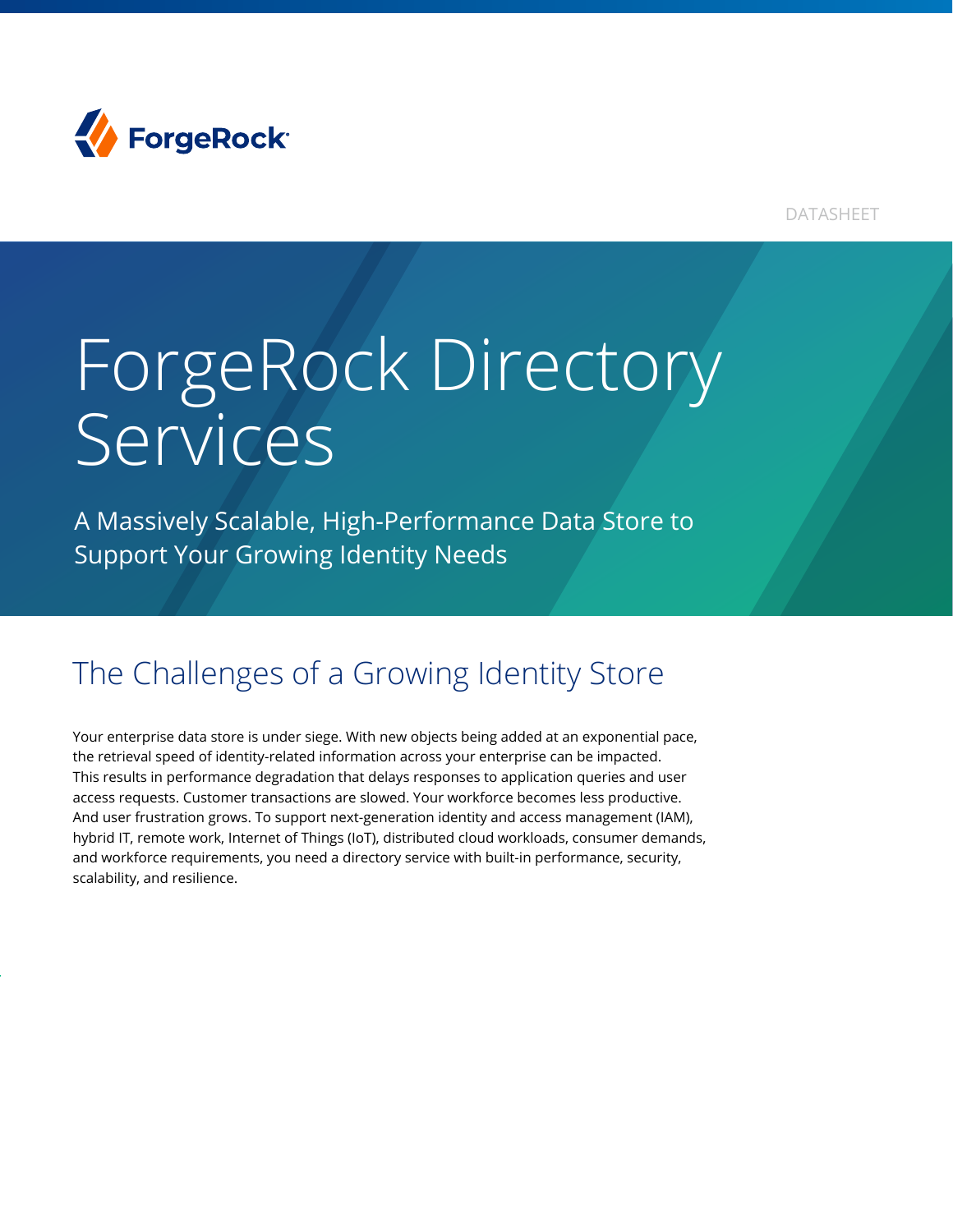## ForgeRock Directory Services

[ForgeRock Directory Services](https://www.forgerock.com/platform/directory-services) is a next-generation, internet-scale data store that meets the needs of your hyper-competitive, identity-intensive enterprise. As part of the [ForgeRock Identity Platform,](https://www.forgerock.com/identity-and-access-management-platform) ForgeRock Directory Services supports [consumers](https://www.forgerock.com/digital-identity/customer-identity), [workforce users](https://www.forgerock.com/digital-identity/employee-identity-access-management), and the growing loT footprint of "things" in your organization. It helps scale your business to any size, supports all your application and data needs, and – above all – provides the data infrastructure that powers your business needs now and in the future. ForgeRock Directory Services does this by:



#### **Delivering Exceptional Performance**

ForgeRock Directory Services is architected to ensure the fastest possible response time in every scenario. This includes supporting hundreds of thousands of transactions per second, sub-second read/write time, submillisecond response time, smart queries of subgroups to speed searches, and containerized directory stores placed geographically close to users that need them.



#### **Building in Security**

Database entries and password credentials are encrypted to ensure the confidentiality and integrity of data at rest. Only authorized users or applications get access. An administrator – or any person or thing – accessing the directory infrastructure cannot view unauthorized data or tamper with it.



#### **Providing Massive Scalability**

ForgeRock Directory Services can grow to billions of objects in the data store with no noticeable impact on performance. Scale up or scale down as your demand requires.



#### **Supporting Resiliency**

ForgeRock Directory Services is architected by design to require zero downtime for upgrades. Indexes can be rebuilt without having to stop the service. The small footprint lends itself to embedding the service directly into applications using developer tools like REST and LDAP.